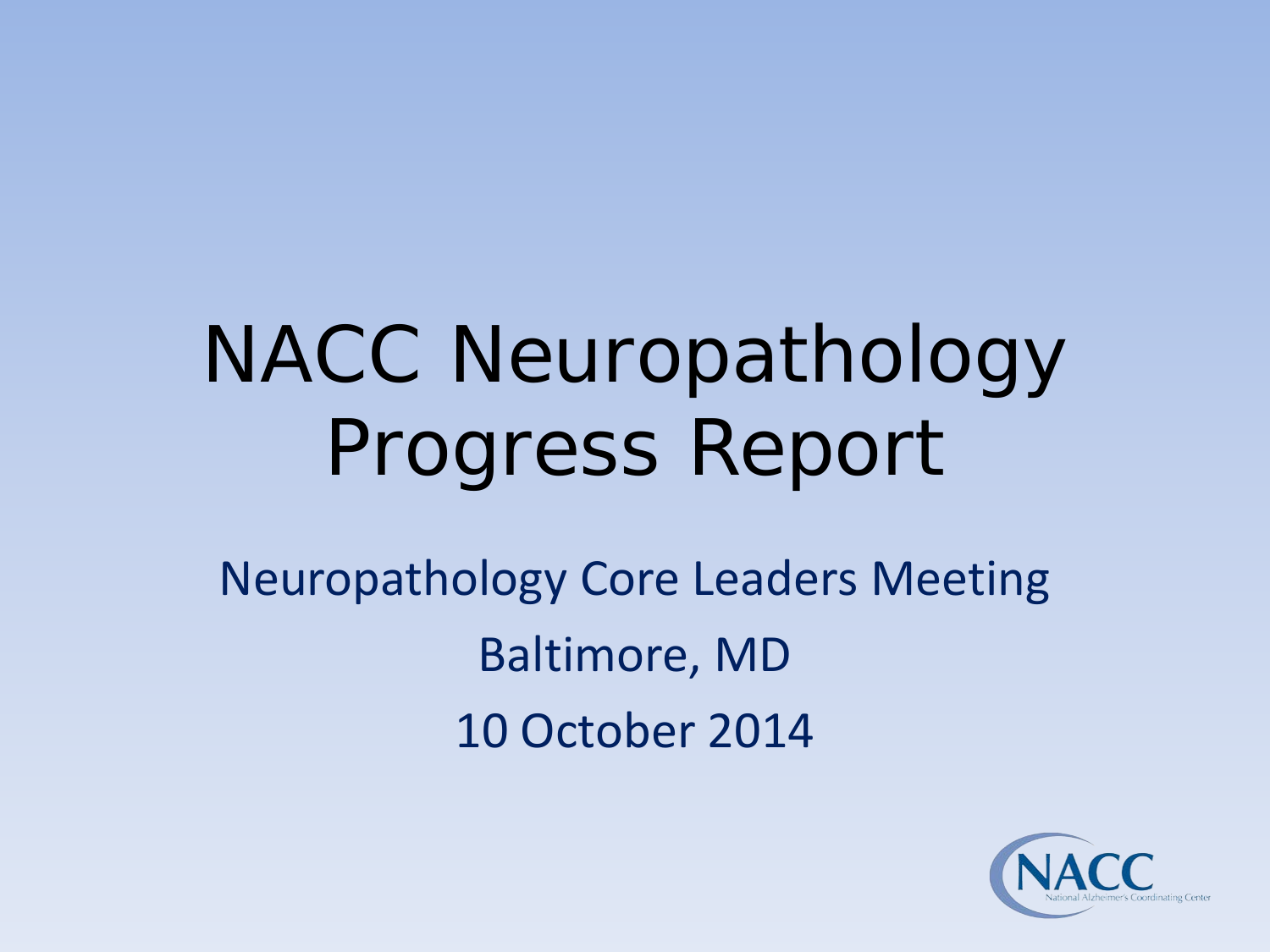## Announcements

- The Neuropathology Data Form v.10 has been implemented and is working well
- Thank you to the NP Core leaders and committees for the essential effort to create the forms!
- Researchers' Data Element Dictionary
- Many great papers have been published
- NACC funding continues through 06/2019
	- Collaborate, create, compose!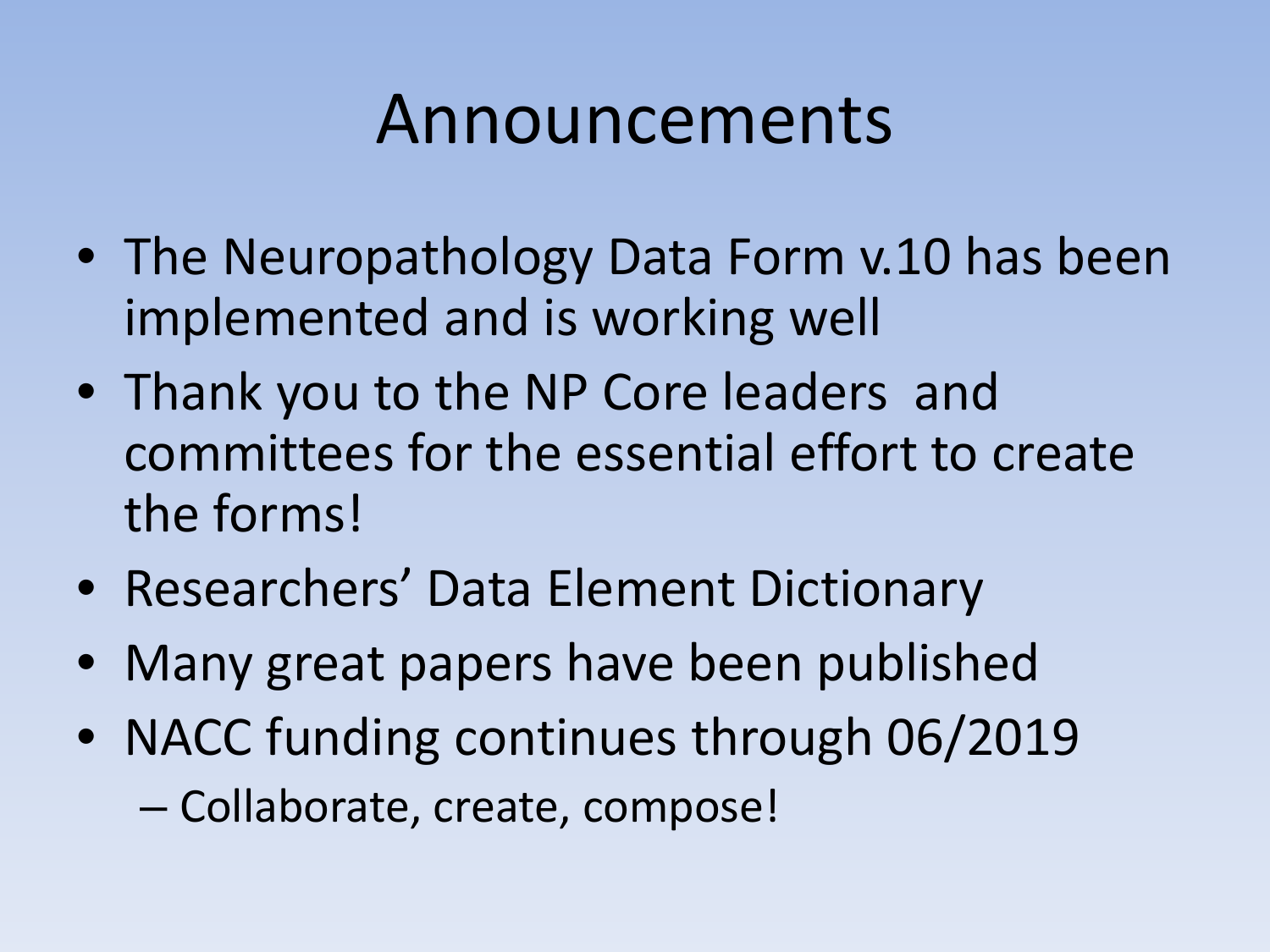# The Researcher's Data Dictionary — Neuropathology Data Set (RDD-NP)

- **The Researcher's Data Dictionary — Neuropathology Data Set (RDD-NP**) is intended to be the first and primary resource for researchers analyzing NACC neuropathology data.
- The original data-collection instruments (Coding Guidebooks and Forms) for all past and current NP form versions are referenced in the RDD-NP and are available on the NACC website: **www.alz.washington.edu/ WEB/forms\_np.html**.
- **The goal of the RDD-NP** is to provide a comprehensive document describing the data elements available to researchers for analysis of the neuropathology data collected using versions 1, 7, 8, 9, and 10 of the NP Form.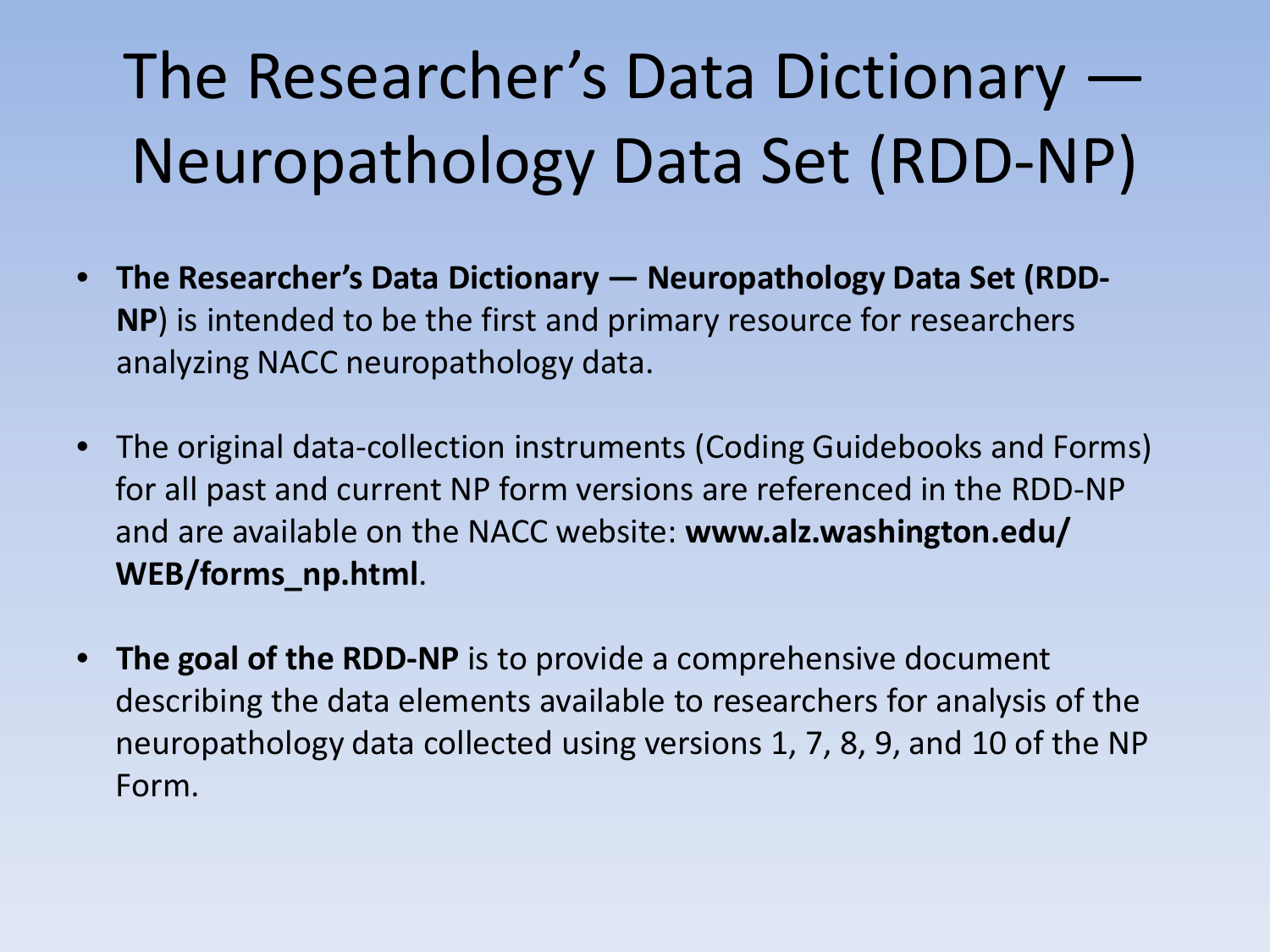## The NACC database: total subjects

| <b>Clinical data available</b> | <b>NP</b> data<br>records avail. | <b>Total subjects</b> |
|--------------------------------|----------------------------------|-----------------------|
| Subjects in MDS* only          | 10,934                           | 66,074                |
| Subjects in UDS**              | 3,214                            | 30,953                |
| <b>Total</b>                   | 14,148                           | 97,027                |

Numbers as of the September 1, 2014 data freeze

#### **\*MDS reflects ADC enrollment 1984 – 2005 \*\*UDS reflects ADC enrollment September 2005 – present**

*Note: Subjects in the MDS were brought into the UDS if they were active and met the ADC's inclusion criteria. As a result, some subjects are in both the MDS and the UDS.*

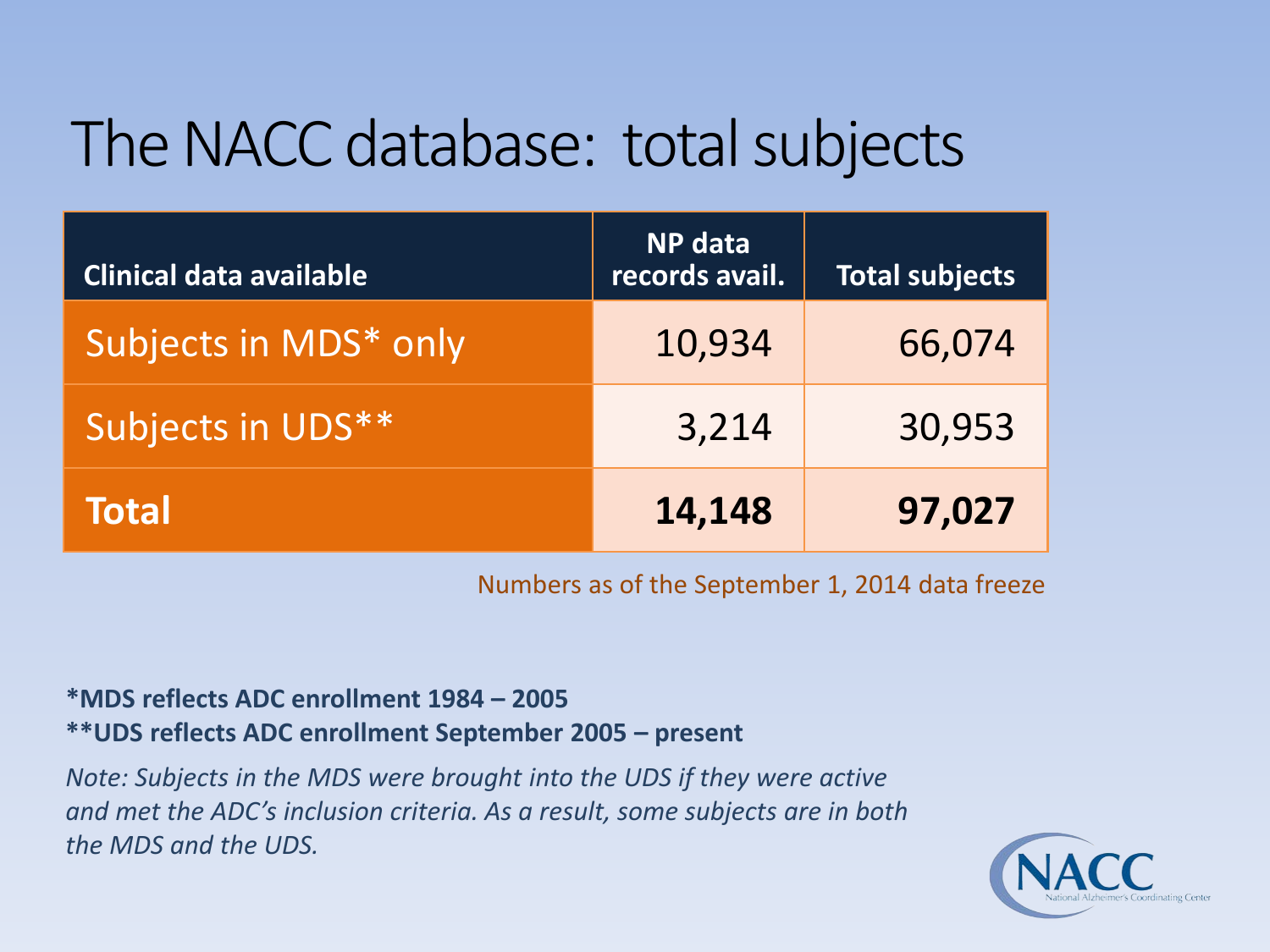# MDS demographics

|                     |                                                                                 | <b>DATA SET</b>                   |                            |
|---------------------|---------------------------------------------------------------------------------|-----------------------------------|----------------------------|
| Characteristic      |                                                                                 | MDS $(only)*$                     | <b>NP</b>                  |
| <b>Sex</b>          | Male<br>Female                                                                  | 26,446<br>39,628                  | 5,233<br>5,701             |
| <b>Primary race</b> | Caucasian<br><b>African American</b><br>Asian/Pacific Islander<br>Other/missing | 54,300<br>6,751<br>1,005<br>4,018 | 10,326<br>306<br>47<br>255 |
| <b>Ethnicity</b>    | <b>Hispanic</b>                                                                 | 3,715 (5.6%)                      | 183 (1.7%)                 |
| <b>Total</b>        |                                                                                 | 66,074                            | 10,934                     |

Numbers as of the September 1, 2014 data freeze

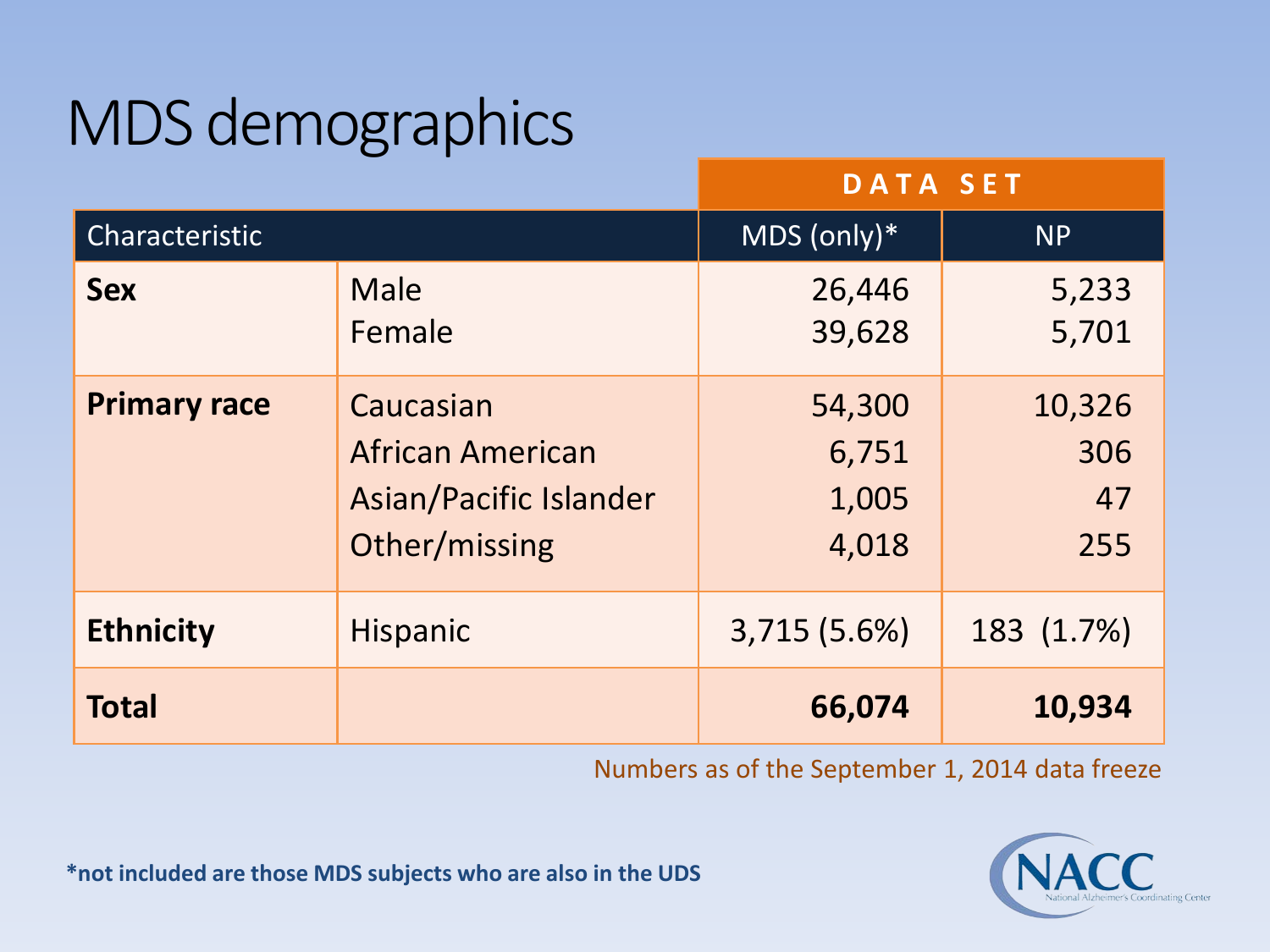## UDS demographics

|                     |                                                                                                                                                                          | Data set                                            | <b>Deaths</b>                             | <b>Autopsy</b>                                                     |
|---------------------|--------------------------------------------------------------------------------------------------------------------------------------------------------------------------|-----------------------------------------------------|-------------------------------------------|--------------------------------------------------------------------|
| Characteristic      |                                                                                                                                                                          | UDS*                                                | Milestone Form<br>submitted               | <b>NP Form</b><br>submitted                                        |
| <b>Sex</b>          | <b>Male</b><br>Female                                                                                                                                                    | 13,342<br>17,611                                    | 3,074<br>2,673                            | 1,750<br>1,464                                                     |
| <b>Primary race</b> | White<br><b>African American</b><br>American Indian or<br><b>Alaska Native</b><br>Native Hawaiian or<br>other Pacific Islander<br>Asian<br><b>Multiracial</b><br>Unknown | 24,708<br>3,835<br>146<br>16<br>701<br>1,017<br>530 | 5,010<br>471<br>6<br>5<br>64<br>114<br>77 | 2,988<br>116<br>$\overline{2}$<br>$\overline{3}$<br>28<br>50<br>27 |
| <b>Ethnicity</b>    | Hispanic                                                                                                                                                                 | 2,408 (7.8%)                                        | 265 (4.6%)                                | 122 (3.8%)                                                         |
| <b>Total</b>        |                                                                                                                                                                          | 30,953                                              | 5,747                                     | 3,214                                                              |

Numbers as of the September 1, 2014 data freeze

**\*includes UDS subjects who are also in the MDS**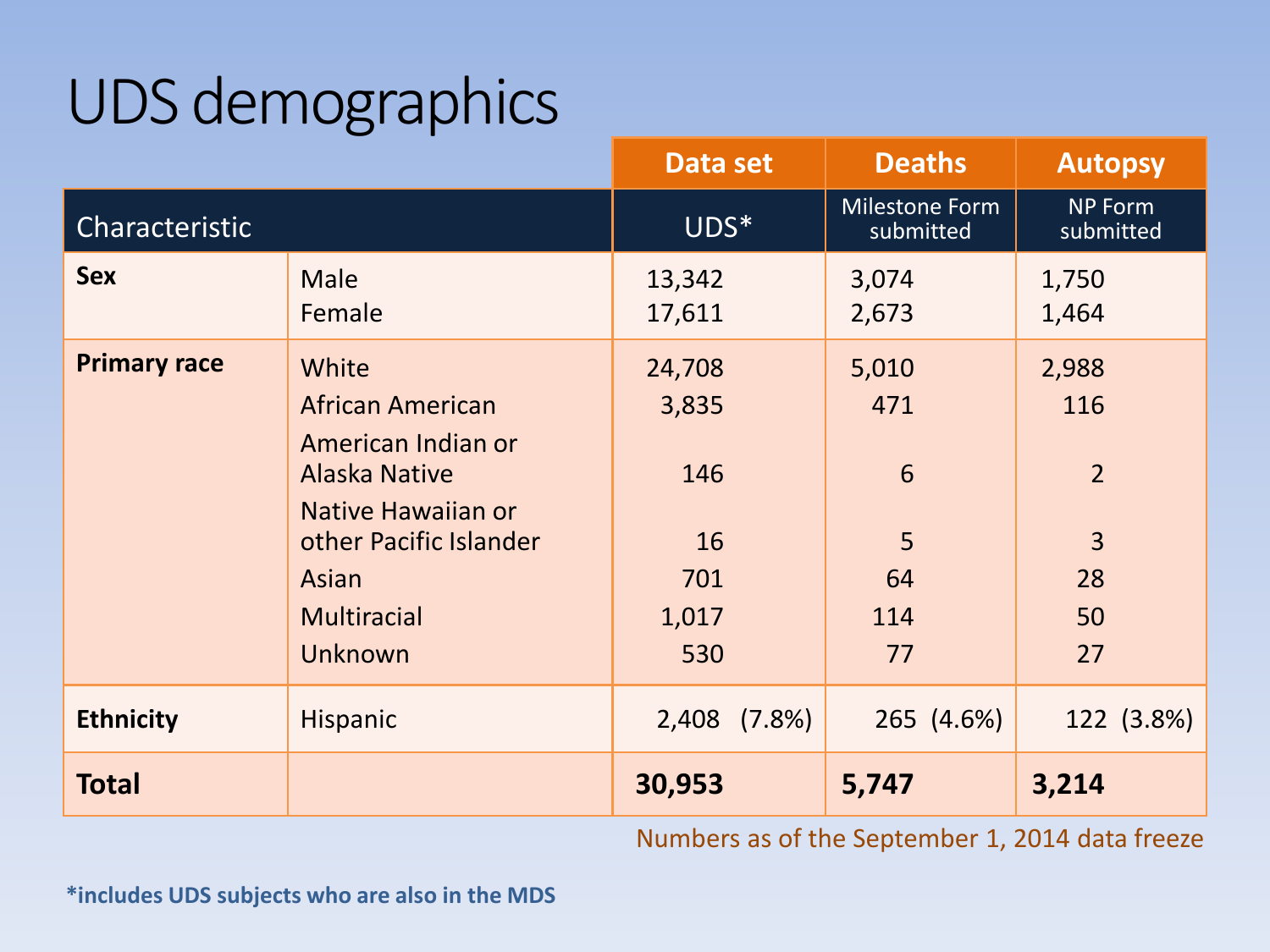## Cognitive status AT MOST RECENT VISIT **UDS SUBJECTS**

| <b>Clinical category</b> |                                            | UDS*                    |                       | <b>Deaths</b>     | <b>NP</b> data<br>available |                      |
|--------------------------|--------------------------------------------|-------------------------|-----------------------|-------------------|-----------------------------|----------------------|
| Not impaired             |                                            | 10,668                  | (35%)                 | 707               | 336                         | (11%)                |
| MCI or other<br>impaired | Amnestic<br>Non-amnestic<br><b>Not MCI</b> | 4,097<br>1,128<br>1,343 | (13%)<br>(4%)<br>(4%) | 463<br>125<br>104 | 200<br>66<br>45             | (6%)<br>(2%)<br>(1%) |
| <b>Demented</b>          |                                            | 13,717                  | (44%)                 | 4,348             | 2,567                       | (80%)                |
| <b>Total</b>             |                                            | 30,953                  |                       | 5,747             | 3,214                       |                      |

Numbers as of the September 1, 2014 data freeze



**\*includes UDS subjects who are also in the MDS**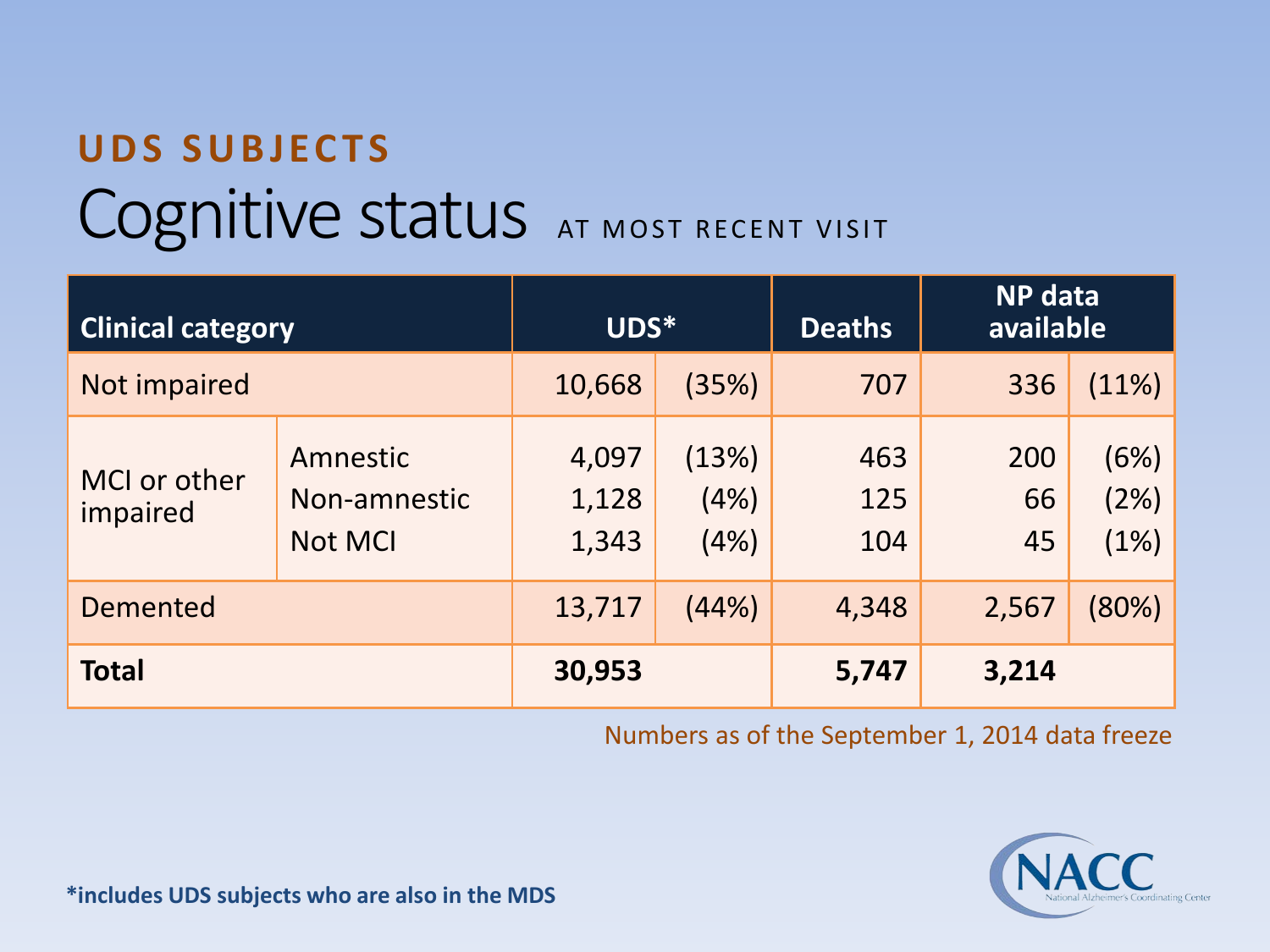#### **UDS SUBJECTS**

### Primary clinical diagnosis for dementia AT MOST RECENT VISIT

| <b>Clinical diagnosis</b> | UDS*   | <b>Deaths</b> | <b>NP</b> data<br>available |
|---------------------------|--------|---------------|-----------------------------|
| Alzheimer's disease**     | 10,322 | 2,962         | 1,697                       |
| Vascular dementia**       | 327    | 111           | 57                          |
| Dementia with Lewy bodies | 706    | 357           | 210                         |
| Parkinson's disease       | 184    | 75            | 42                          |
| FTLD***                   | 1,632  | 633           | 427                         |
| Other dementia            | 546    | 210           | 134                         |
| <b>Total</b>              | 13,717 | 4,348         | 2,567                       |

#### Numbers as of the September 1, 2014 data freeze

- **\* includes UDS subjects who are also in the MDS**
- **\*\*includes probable and possible**

**\*\*\*includes bvFTD, SD, PPA, CBD, PSP, Picks, and other write-ins indicating a primary FTLD diagnosis**

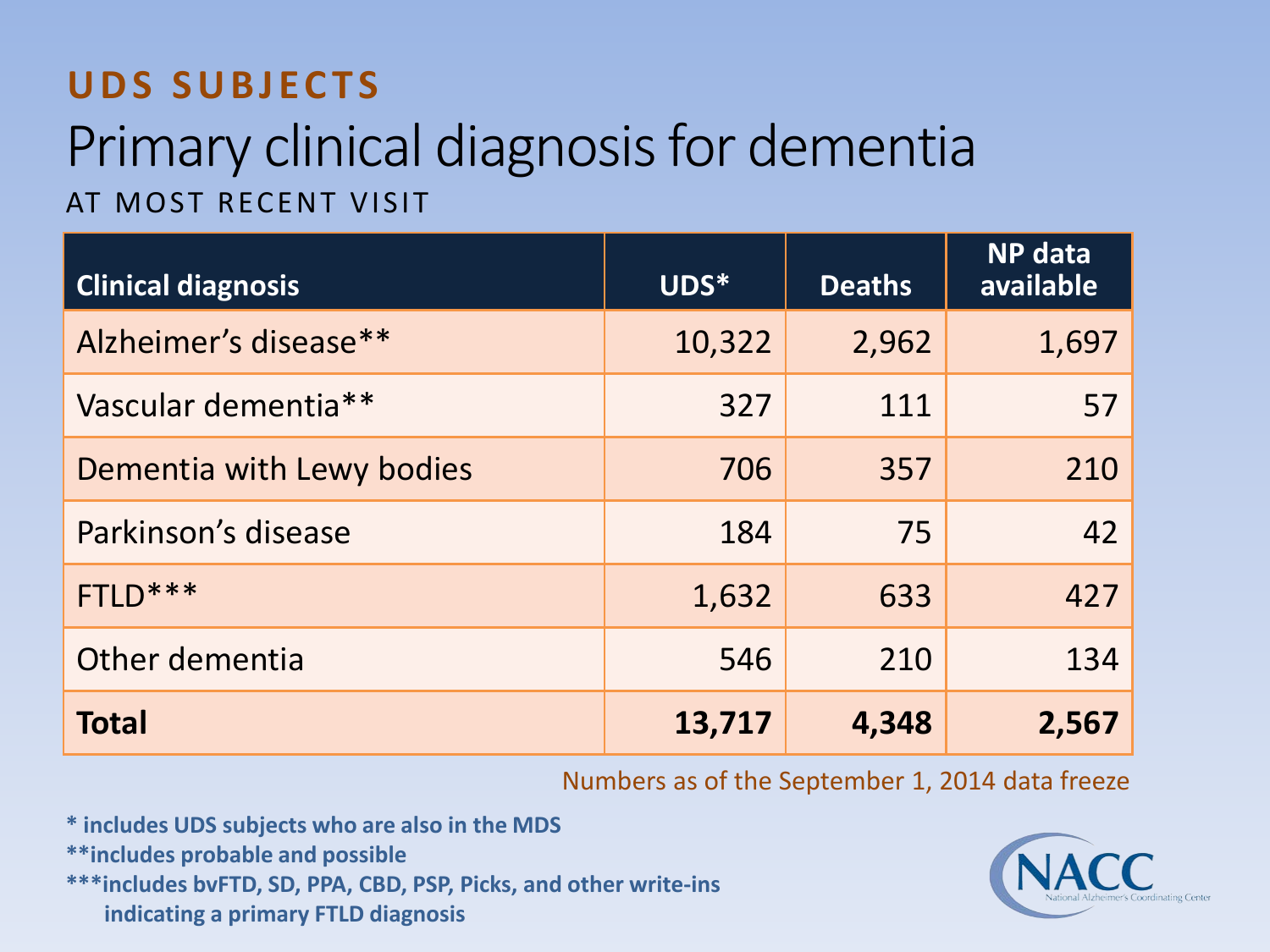#### Primary clinical diagnosis for MCI AT MOST RECENT VISIT **UDS SUBJECTS**

| <b>Clinical diagnosis</b> | UDS*  | <b>Deaths</b> | <b>NP</b> data<br>available |
|---------------------------|-------|---------------|-----------------------------|
| Alzheimer's disease**     | 2,606 | 246           | 118                         |
| Vascular dementia**       | 338   | 46            | 20                          |
| Dementia with Lewy bodies | 95    | 11            | 6                           |
| Parkinson's disease       | 199   | 28            | 10                          |
| FTLD***                   | 163   | 29            | 16                          |
| Other                     | 1,021 | 88            | 33                          |
| <b>Missing</b>            | 803   | 140           | 63                          |
| <b>Total</b>              | 5,225 | 588           | 266                         |

Numbers as of the September 1, 2014 data freeze

**\*includes UDS subjects who are also in the MDS**

**\*\*includes probable and possible** 

**\*\*\* includes bvFTD, SD, PPA, CBD, PSP, Picks, and other write-ins indicating FTLD as suspected cause of MCI**

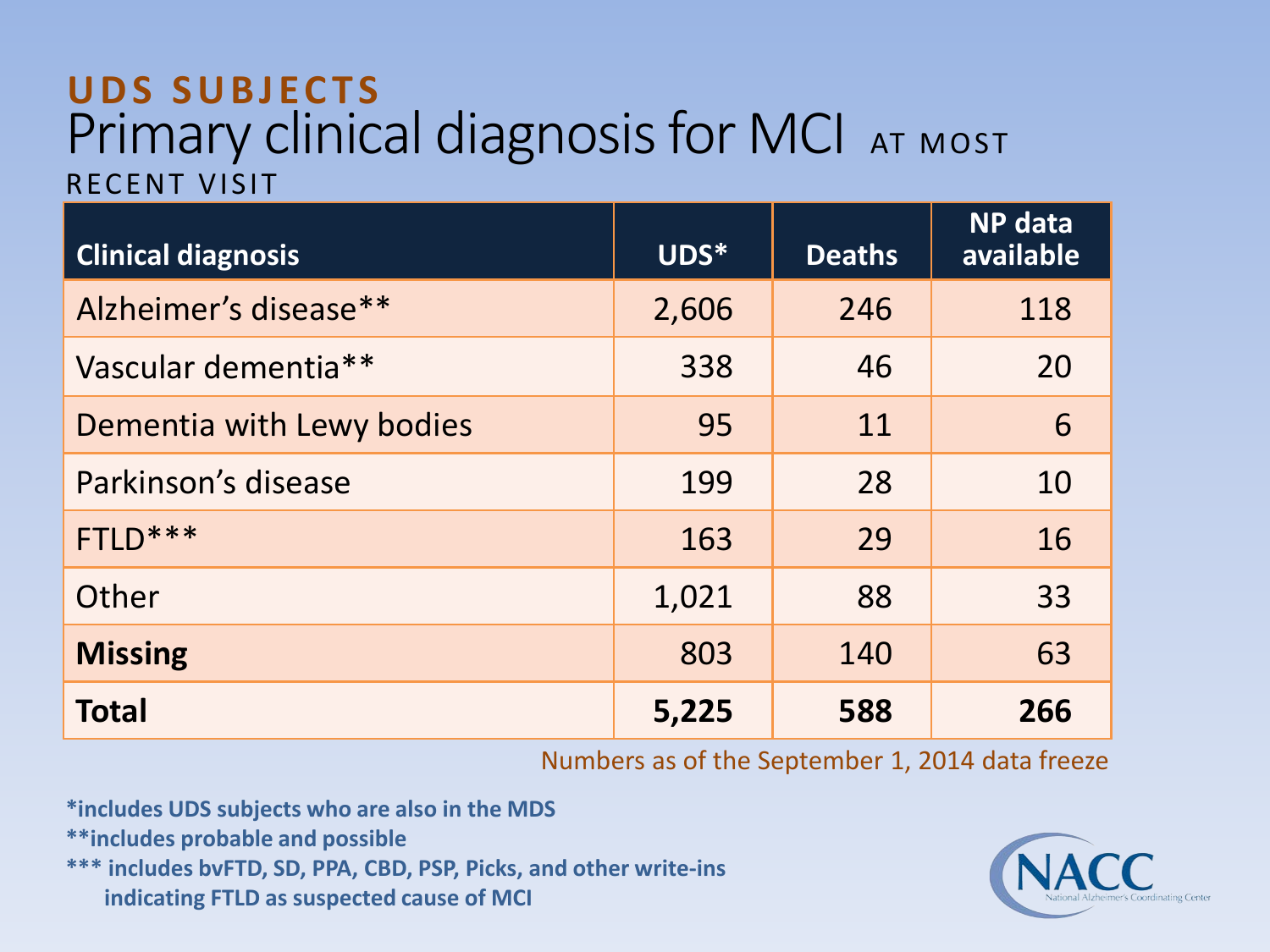### Primary clinical diagnosis of FTLD for dementia AT MOST RECENT VISIT **UDS SUBJECTS**

| <b>Clinical diagnosis</b> | UDS*  | <b>Deaths</b> | <b>NP</b> data<br>available |
|---------------------------|-------|---------------|-----------------------------|
| FTD (behav/exec)          | 806   | 310           | 218                         |
| <b>PPA</b>                | 541   | 158           | 98                          |
| <b>PSP</b>                | 107   | 68            | 48                          |
| <b>CBD</b>                | 162   | 88            | 60                          |
| Other FTLD**              | 16    | 9             | $\overline{3}$              |
| <b>Total</b>              | 1,632 | 633           | 427                         |

Numbers as of the September 1, 2014 data freeze

**\*includes UDS subjects who are also in the MDS \*\*includes write-ins of ALS, MSTD, and MND**